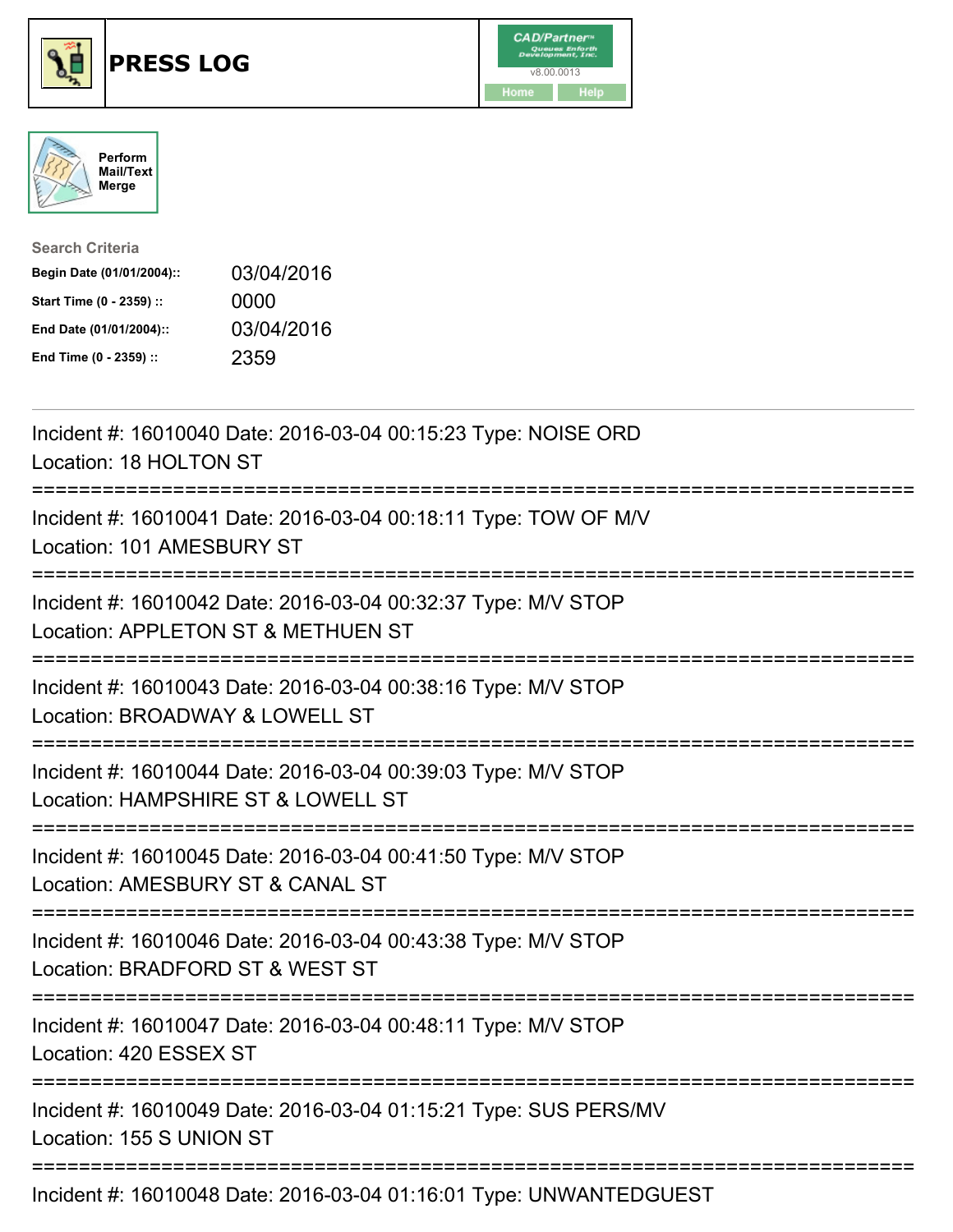| Location: NASSAR FORD / 320 S BROADWAY                                                                                                   |
|------------------------------------------------------------------------------------------------------------------------------------------|
| Incident #: 16010050 Date: 2016-03-04 01:22:26 Type: FIGHT<br>Location: CLADDAGH PUB / 399 CANAL ST<br>================================= |
| Incident #: 16010051 Date: 2016-03-04 01:38:01 Type: M/V STOP<br>Location: HAVERHILL ST & LAWRENCE ST                                    |
| Incident #: 16010052 Date: 2016-03-04 01:38:43 Type: LOUD NOISE<br>Location: 100 MARKET ST                                               |
| ================================<br>Incident #: 16010053 Date: 2016-03-04 01:40:53 Type: SUS PERS/MV<br>Location: 28 S BOWDOIN ST        |
| Incident #: 16010054 Date: 2016-03-04 01:42:53 Type: M/V STOP<br>Location: ESSEX ST & MARGIN ST                                          |
| ======================================<br>Incident #: 16010055 Date: 2016-03-04 01:45:27 Type: M/V STOP<br>Location: 400 CANAL ST        |
| Incident #: 16010056 Date: 2016-03-04 01:57:55 Type: MAL DAMAGE<br><b>Location: MT VERNON ST</b>                                         |
| Incident #: 16010057 Date: 2016-03-04 02:09:03 Type: GENERAL SERV<br>Location: 29 S BOWDOIN ST                                           |
| Incident #: 16010058 Date: 2016-03-04 02:44:31 Type: UNWANTEDGUEST<br>Location: LAWRENCE GENERAL HOSPITAL / 1 GENERAL ST                 |
| Incident #: 16010059 Date: 2016-03-04 02:55:26 Type: ALARM/BURG<br>Location: 59 ALDER ST                                                 |
| Incident #: 16010060 Date: 2016-03-04 02:58:30 Type: M/V STOP<br><b>Location: BODWELL</b>                                                |
| Incident #: 16010061 Date: 2016-03-04 03:23:04 Type: M/V STOP<br>Location: GARDEN ST & JACKSON ST                                        |
| Incident #: 16010062 Date: 2016-03-04 03:31:25 Type: B&E/MV/PAST<br>Location: 110 BROOKFIELD ST                                          |
| Incident #: 16010063 Date: 2016-03-04 03:58:23 Type: SUS PERS/MV                                                                         |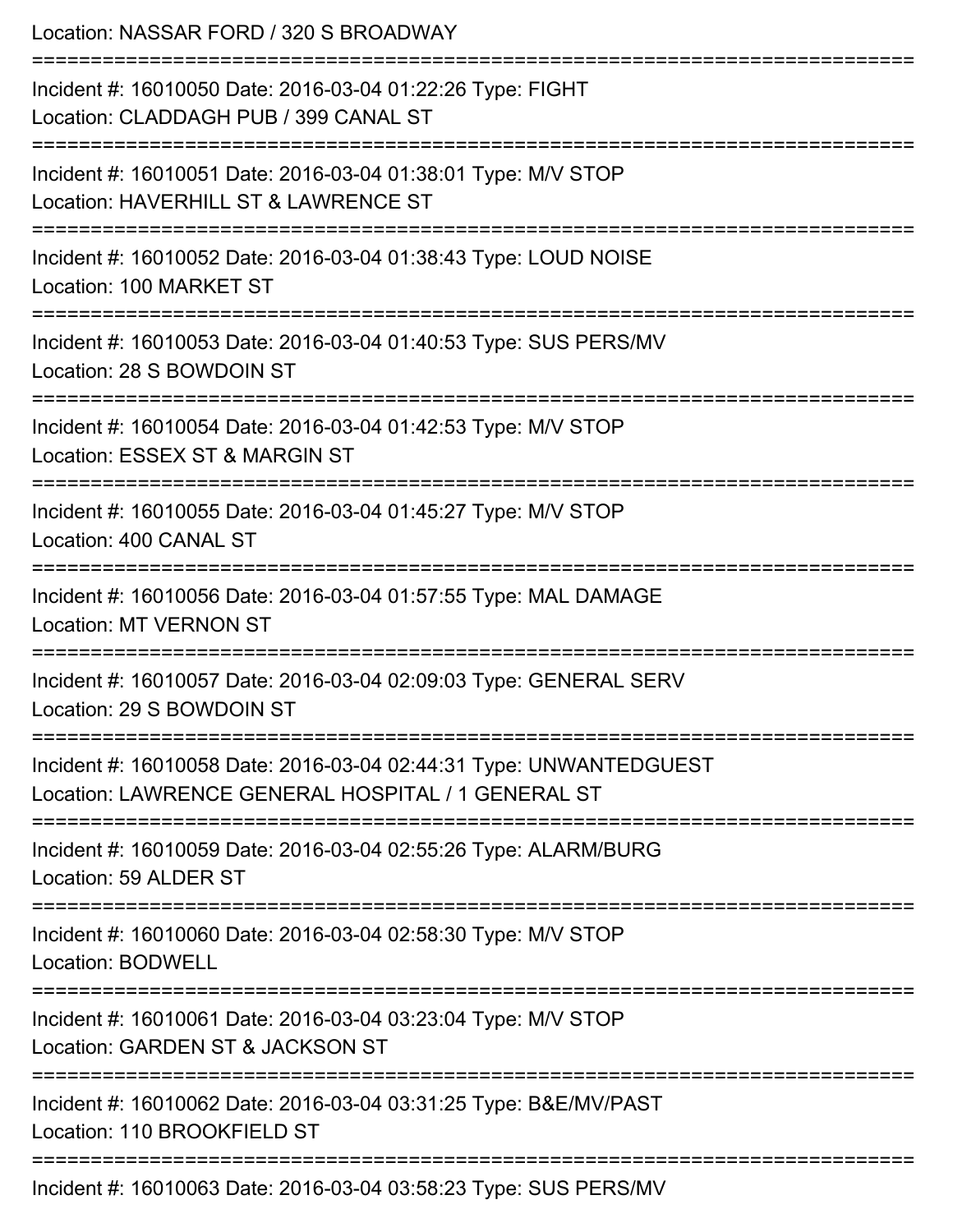=========================================================================== Incident #: 16010064 Date: 2016-03-04 04:25:38 Type: WARRANT SERVE Location: 54 SULLIVAN AV =========================================================================== Incident #: 16010065 Date: 2016-03-04 04:27:00 Type: DISORDERLY Location: LAWRENCE GENERAL HOSPITAL / 1 GENERAL ST =========================================================================== Incident #: 16010066 Date: 2016-03-04 04:39:14 Type: MEDIC SUPPORT Location: 383 HAVERHILL ST #5 =========================================================================== Incident #: 16010067 Date: 2016-03-04 05:03:04 Type: SUS PERS/MV Location: MERRIMACK ST & S UNION ST =========================================================================== Incident #: 16010068 Date: 2016-03-04 06:29:34 Type: MAN DOWN Location: 207 FARNHAM =========================================================================== Incident #: 16010069 Date: 2016-03-04 06:52:33 Type: MEDIC SUPPORT Location: 16 CANTERBURY ST =========================================================================== Incident #: 16010070 Date: 2016-03-04 06:53:52 Type: PARK & WALK Location: 0 BROADWAY =========================================================================== Incident #: 16010071 Date: 2016-03-04 06:58:23 Type: MEDIC SUPPORT Location: 257 BROADWAY =========================================================================== Incident #: 16010072 Date: 2016-03-04 07:06:17 Type: M/V STOP Location: SBROADWAY =========================================================================== Incident #: 16010073 Date: 2016-03-04 07:07:24 Type: M/V STOP Location: ANDOVER ST & PARKER ST =========================================================================== Incident #: 16010074 Date: 2016-03-04 07:08:04 Type: PARK & WALK Location: 0 BROADWAY =========================================================================== Incident #: 16010075 Date: 2016-03-04 07:13:37 Type: M/V STOP Location: 500 MERRIMACK ST =========================================================================== Incident #: 16010076 Date: 2016-03-04 07:13:52 Type: B&E/MV/PROG Location: 60 BROOK ST =========================================================================== Incident #: 16010077 Date: 2016-03-04 07:37:08 Type: M/V STOP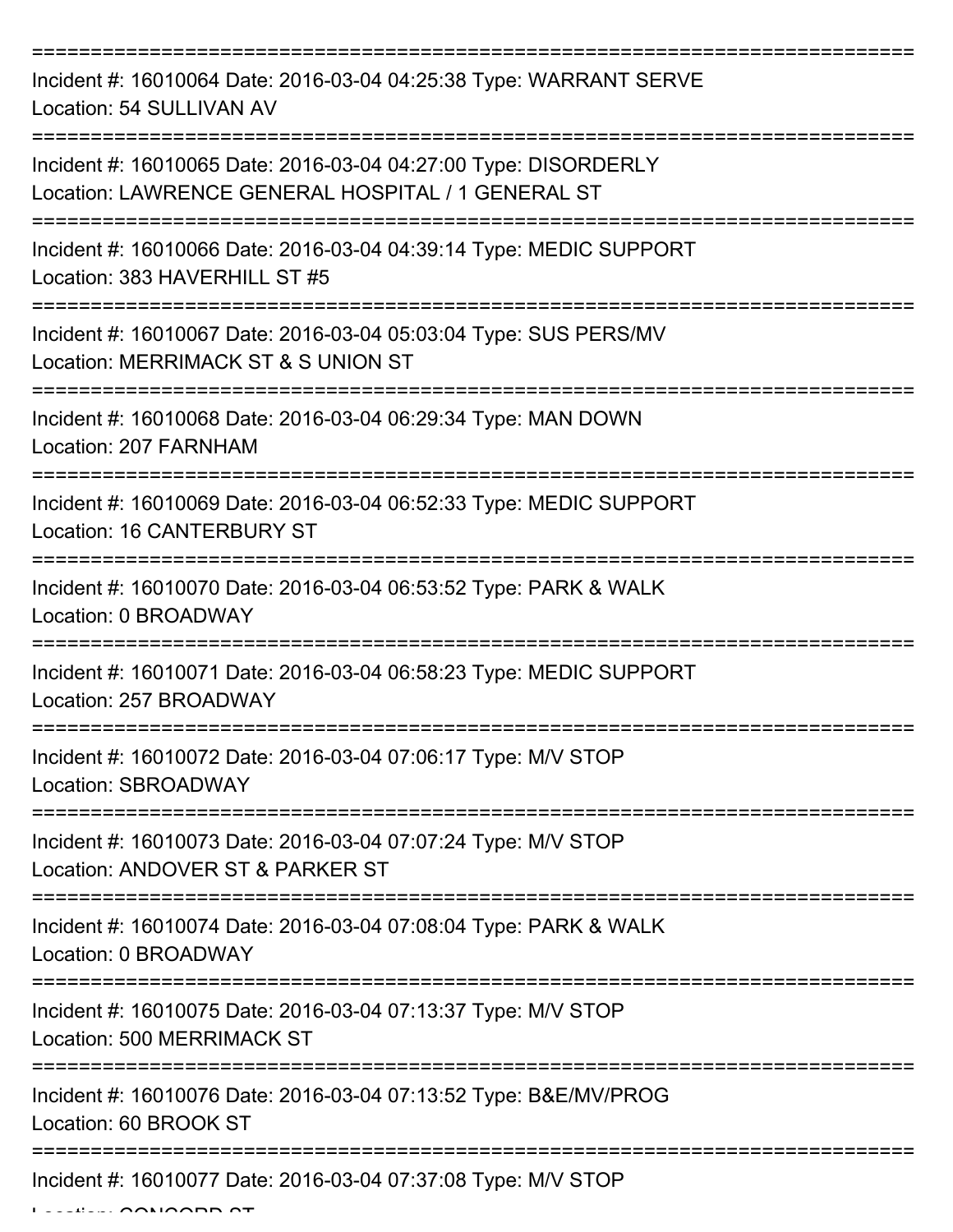| Incident #: 16010078 Date: 2016-03-04 07:50:18 Type: M/V STOP<br>Location: CHESTNUT ST & JACKSON ST                         |
|-----------------------------------------------------------------------------------------------------------------------------|
| Incident #: 16010079 Date: 2016-03-04 07:52:05 Type: CLOSE STREET<br>Location: CORNISH ST & KNOX ST                         |
| Incident #: 16010080 Date: 2016-03-04 08:01:54 Type: CLOSE STREET<br>Location: SUMMER ST & UNION ST                         |
| Incident #: 16010081 Date: 2016-03-04 08:09:56 Type: MEDIC SUPPORT<br>Location: 150 PARK ST                                 |
| Incident #: 16010082 Date: 2016-03-04 08:17:20 Type: AUTO ACC/NO PI<br>Location: 125 OSGOOD ST                              |
| Incident #: 16010083 Date: 2016-03-04 08:20:05 Type: MEDIC SUPPORT<br>Location: 147 WHITE ST                                |
| Incident #: 16010084 Date: 2016-03-04 08:24:45 Type: M/V STOP<br>Location: S BROADWAY                                       |
| Incident #: 16010085 Date: 2016-03-04 08:35:07 Type: M/V STOP<br>Location: BROADWAY & PARK ST                               |
| Incident #: 16010086 Date: 2016-03-04 09:17:03 Type: AUTO ACC/NO PI<br>Location: 1 CANAL ST                                 |
| ===================<br>Incident #: 16010087 Date: 2016-03-04 09:30:49 Type: PARK & WALK<br>Location: BRADFORD ST & BROADWAY |
| Incident #: 16010088 Date: 2016-03-04 09:32:50 Type: AUTO ACC/NO PI<br>Location: MT VERNON ST & S BROADWAY                  |
| Incident #: 16010089 Date: 2016-03-04 09:34:34 Type: AUTO ACC/NO PI<br>Location: BROADWAY & HAVERHILL ST                    |
| Incident #: 16010090 Date: 2016-03-04 09:39:28 Type: STOLEN PROP<br>Location: 81 EXETER ST                                  |
| Incident #: 16010092 Date: 2016-03-04 09:57:15 Type: LOST PROPERTY                                                          |

Location: 421 COMMON ST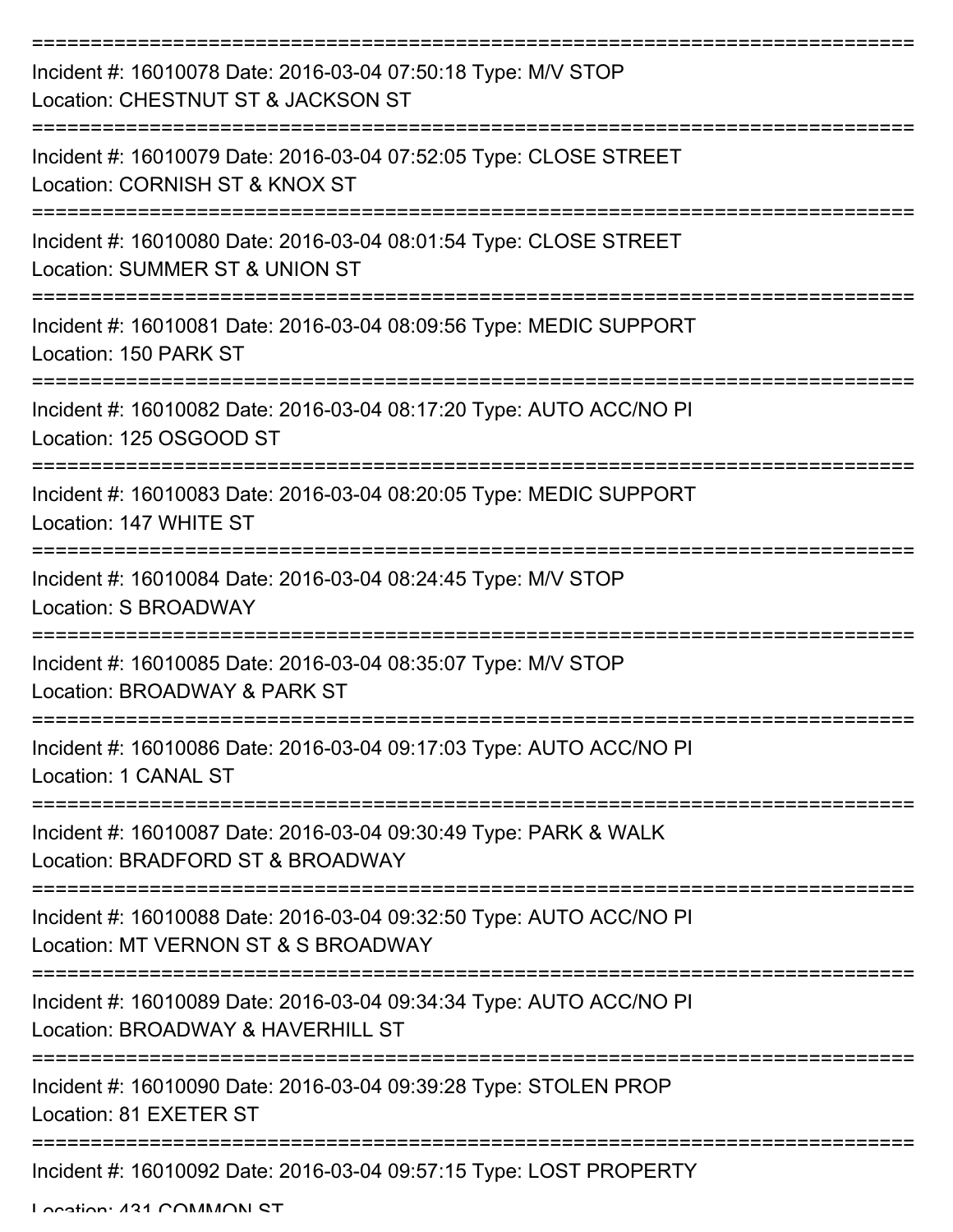| Incident #: 16010091 Date: 2016-03-04 09:59:36 Type: M/V STOP<br>Location: BOXFORD ST & WINTHROP AV          |
|--------------------------------------------------------------------------------------------------------------|
| Incident #: 16010093 Date: 2016-03-04 10:08:47 Type: M/V STOP<br>Location: BROADWAY & HAVERHILL ST           |
| Incident #: 16010094 Date: 2016-03-04 10:10:38 Type: AUTO ACC/NO PI<br>Location: 109 BODWELL ST              |
| Incident #: 16010095 Date: 2016-03-04 10:11:57 Type: M/V STOP<br>Location: 17 EXETER ST<br>================  |
| Incident #: 16010096 Date: 2016-03-04 10:28:00 Type: M/V STOP<br>Location: 55 WINTHROP AV                    |
| Incident #: 16010097 Date: 2016-03-04 10:33:59 Type: MEDIC SUPPORT<br>Location: 1101 ESSEX ST #RIGHT         |
| Incident #: 16010098 Date: 2016-03-04 10:36:50 Type: ALARM/BURG<br>Location: ATIKA / 1 MILL ST               |
| Incident #: 16010099 Date: 2016-03-04 10:38:21 Type: M/V STOP<br>Location: 280 MERRIMACK ST                  |
| Incident #: 16010100 Date: 2016-03-04 10:41:16 Type: SUS PERS/MV<br>Location: 50 BROADWAY                    |
| Incident #: 16010101 Date: 2016-03-04 10:46:08 Type: GENERAL SERV<br>Location: 129 SPRINGFIELD ST            |
| Incident #: 16010102 Date: 2016-03-04 10:51:44 Type: GENERAL SERV<br>Location: BURGER KING / 187 BROADWAY    |
| Incident #: 16010104 Date: 2016-03-04 10:53:03 Type: ALARM/BURG<br>Location: ST ANNS HOME / 595 HAVERHILL ST |
| Incident #: 16010103 Date: 2016-03-04 10:53:39 Type: WARRANT SERVE<br>Location: 18 MARSTON ST                |
| Incident #: 16010105 Date: 2016-03-04 11:03:09 Type: M/V STOP                                                |

Location: 10 MT VERNON ST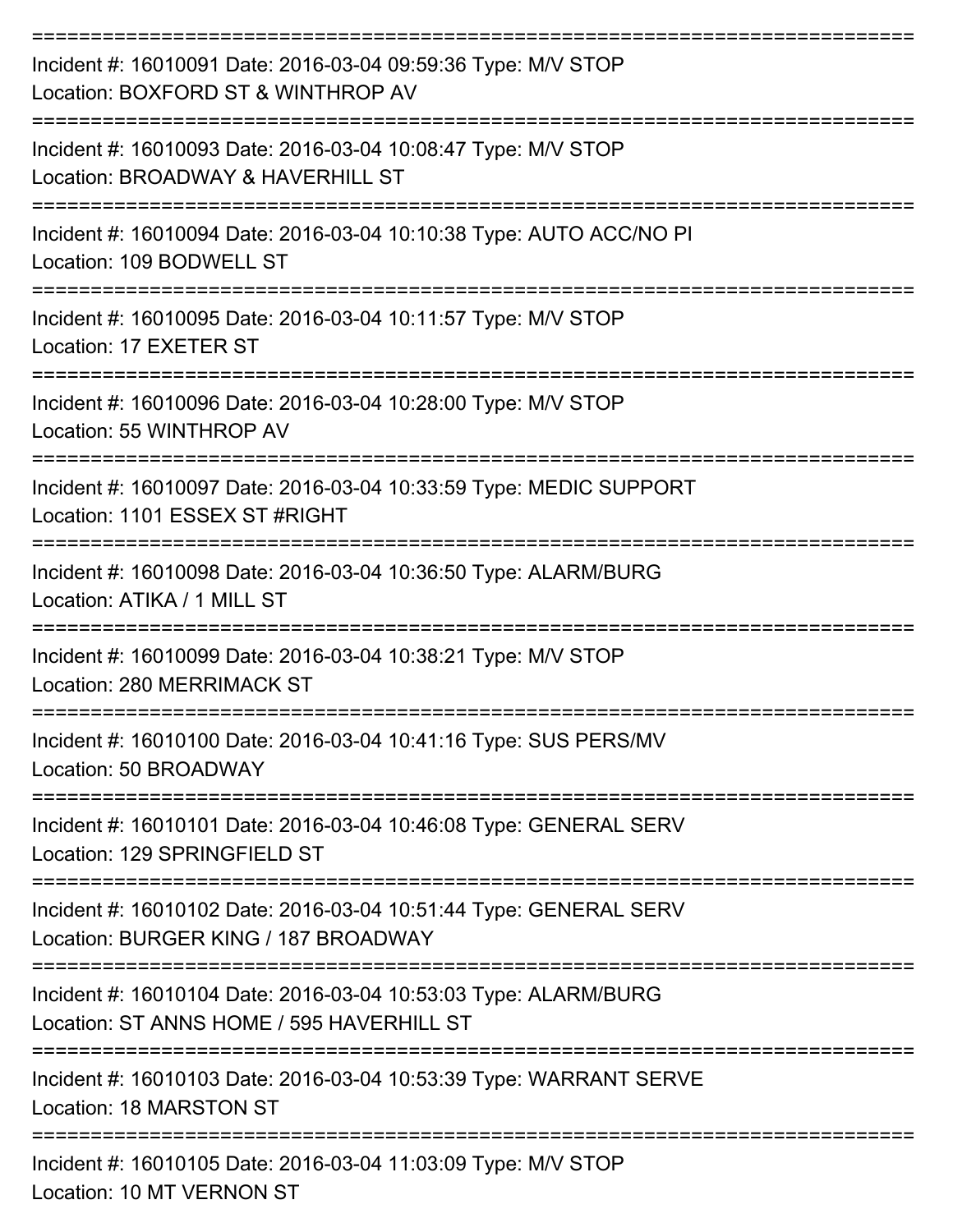Incident #: 16010108 Date: 2016-03-04 11:08:13 Type: HIT & RUN M/V Location: 1 GROCERY WY =========================================================================== Incident #: 16010106 Date: 2016-03-04 11:13:12 Type: M/V STOP Location: LAFAYETTE AV & S BROADWAY =========================================================================== Incident #: 16010107 Date: 2016-03-04 11:14:35 Type: INVEST CONT Location: 20 BELLEVUE ST =========================================================================== Incident #: 16010109 Date: 2016-03-04 11:25:42 Type: M/V STOP Location: DURSO AV & WINTHROP AV =========================================================================== Incident #: 16010110 Date: 2016-03-04 11:30:55 Type: DRUG OVERDOSE Location: 70 BERKELEY ST FL 2NDFL =========================================================================== Incident #: 16010111 Date: 2016-03-04 11:34:36 Type: CK WELL BEING Location: 40 LAWRENCE ST #453 =========================================================================== Incident #: 16010112 Date: 2016-03-04 11:54:45 Type: MEDIC SUPPORT Location: 101 S BOWDOIN ST =========================================================================== Incident #: 16010113 Date: 2016-03-04 12:03:42 Type: MAN DOWN Location: 238 HAVERHILL ST =========================================================================== Incident #: 16010114 Date: 2016-03-04 12:08:56 Type: M/V STOP Location: 17 TRENTON ST =========================================================================== Incident #: 16010115 Date: 2016-03-04 12:13:26 Type: ALARM/BURG Location: GRULLON RESD / 12 FITZ ST =========================================================================== Incident #: 16010116 Date: 2016-03-04 12:23:09 Type: M/V STOP Location: 300 ESSEX ST =========================================================================== Incident #: 16010117 Date: 2016-03-04 12:26:42 Type: M/V STOP Location: 222 ESSEX ST =========================================================================== Incident #: 16010118 Date: 2016-03-04 12:27:30 Type: M/V STOP Location: 206 ABBOTT ST =========================================================================== Incident #: 16010119 Date: 2016-03-04 12:41:41 Type: SUS PERS/MV Location: 224 ANDOVER ST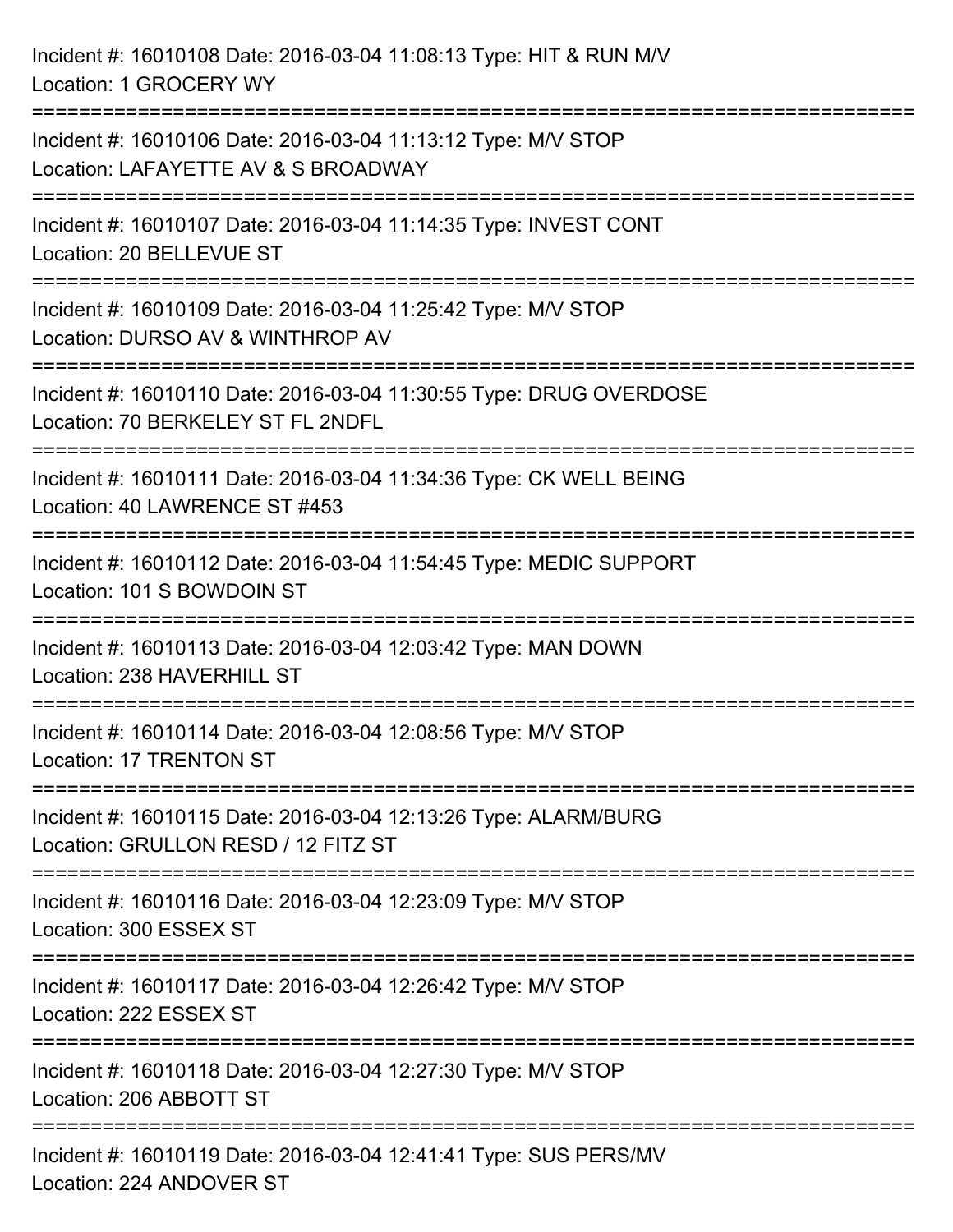Incident #: 16010120 Date: 2016-03-04 12:44:03 Type: M/V STOP Location: 336 PARKER =========================================================================== Incident #: 16010121 Date: 2016-03-04 12:45:00 Type: INVEST CONT Location: LAWRENCE HIGH SCHOOL / 233 HAVERHILL ST =========================================================================== Incident #: 16010122 Date: 2016-03-04 12:50:43 Type: M/V STOP Location: BROADWAY & VALLEY ST =========================================================================== Incident #: 16010125 Date: 2016-03-04 12:52:07 Type: MAL DAMAGE Location: SPRUCE ST =========================================================================== Incident #: 16010123 Date: 2016-03-04 12:52:13 Type: CK WELL BEING Location: 240 ANDOVER ST FL 1ST =========================================================================== Incident #: 16010124 Date: 2016-03-04 12:57:39 Type: STOLEN PROP Location: 193 S BROADWAY =========================================================================== Incident #: 16010126 Date: 2016-03-04 13:07:22 Type: SUS PERS/MV Location: 50 BROADWAY =========================================================================== Incident #: 16010127 Date: 2016-03-04 13:09:00 Type: WIRE DOWN Location: 37 TOWER HILL ST =========================================================================== Incident #: 16010128 Date: 2016-03-04 13:10:04 Type: INVESTIGATION Location: 1 INTERNATIONAL WY =========================================================================== Incident #: 16010129 Date: 2016-03-04 13:16:45 Type: M/V STOP Location: 140 BROADWAY =========================================================================== Incident #: 16010130 Date: 2016-03-04 13:18:59 Type: AUTO ACC/NO PI Location: 227 WALNUT ST =========================================================================== Incident #: 16010131 Date: 2016-03-04 13:19:12 Type: M/V STOP Location: 222 ESSEX ST =========================================================================== Incident #: 16010132 Date: 2016-03-04 13:31:07 Type: INVESTIGATION Location: PHILLIPS ST & SALEM ST =========================================================================== Incident #: 16010133 Date: 2016-03-04 13:36:31 Type: M/V STOP Location: ESSEX ST & HAMPSHIRE ST

===========================================================================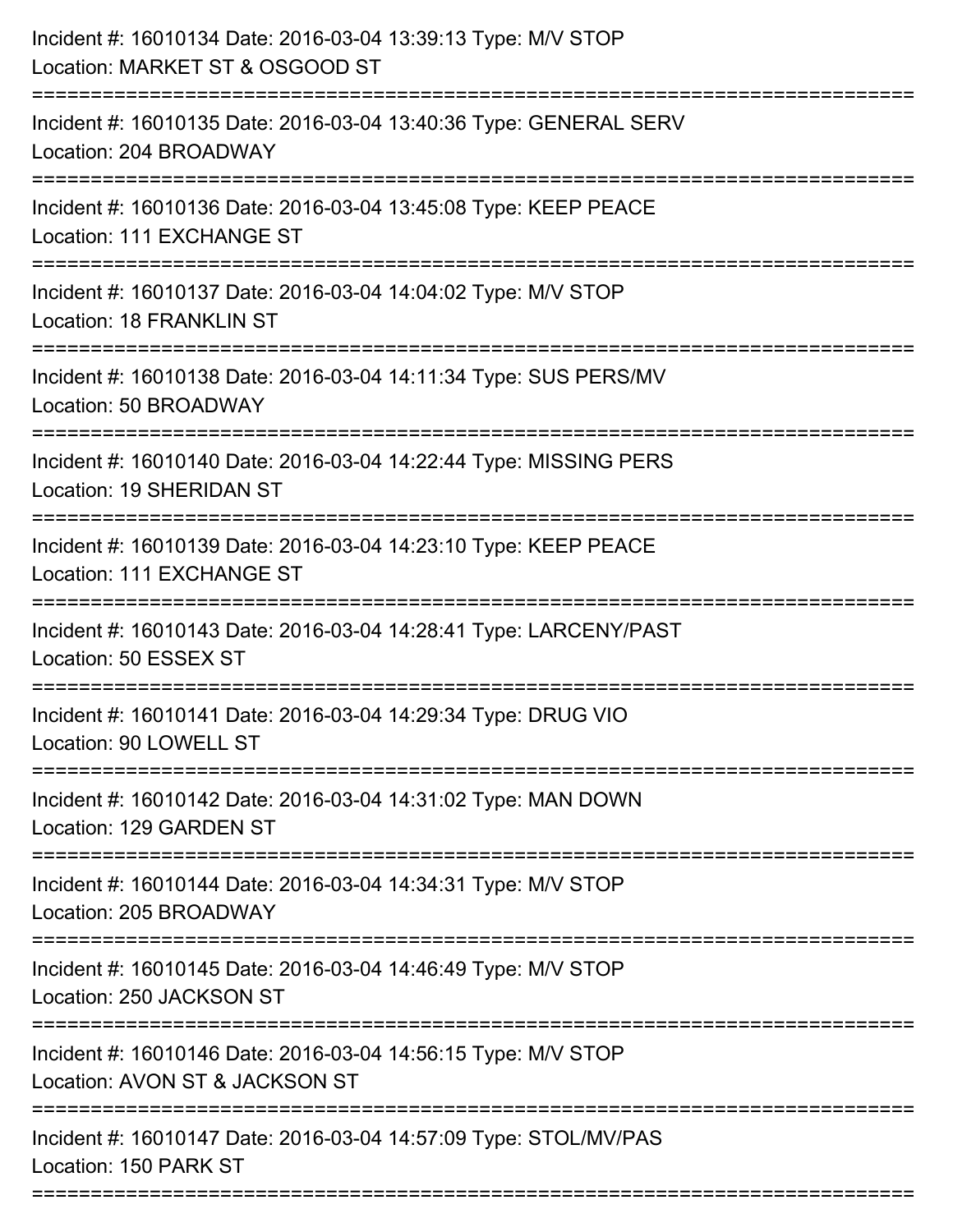| Location: MICHAEL'S MOTOR SALES, INCORP / 54 WINTHROP AV                                                                                                            |
|---------------------------------------------------------------------------------------------------------------------------------------------------------------------|
| Incident #: 16010149 Date: 2016-03-04 15:07:01 Type: M/V STOP<br>Location: BROADWAY & LOWELL ST                                                                     |
| Incident #: 16010150 Date: 2016-03-04 15:10:00 Type: DRUG OVERDOSE<br>Location: MCDONALDS / 599 ANDOVER ST                                                          |
| Incident #: 16010151 Date: 2016-03-04 15:12:40 Type: M/V STOP<br>Location: E HAVERHILL ST & PROSPECT ST<br>==============================<br>:===================== |
| Incident #: 16010152 Date: 2016-03-04 15:13:57 Type: A&B PROG<br>Location: BROADWAY & PARK ST                                                                       |
| Incident #: 16010153 Date: 2016-03-04 15:28:28 Type: HIT & RUN M/V<br>Location: 449 ESSEX ST                                                                        |
| Incident #: 16010154 Date: 2016-03-04 15:39:01 Type: DK (DRUNK)<br>Location: SPEEDWAY GAS STATION / 615 BROADWAY                                                    |
| Incident #: 16010155 Date: 2016-03-04 15:41:09 Type: UNKNOWN PROB<br>Location: 20 WOODLAND ST                                                                       |
| Incident #: 16010156 Date: 2016-03-04 15:44:54 Type: M/V STOP<br>Location: 242 MT VERNON ST                                                                         |
| Incident #: 16010157 Date: 2016-03-04 16:10:13 Type: M/V STOP<br>Location: FRANKLIN ST & HAVERHILL ST                                                               |
| Incident #: 16010158 Date: 2016-03-04 16:12:07 Type: M/V STOP<br>Location: FRANKLIN ST & HAVERHILL ST                                                               |
| ======================<br>===================================<br>Incident #: 16010159 Date: 2016-03-04 16:14:26 Type: FRAUD<br>Location: 280 HAVERHILL ST           |
| Incident #: 16010160 Date: 2016-03-04 16:20:51 Type: SHOPLIFTING<br>Location: MAD RAGS / 443 ESSEX ST                                                               |
| Incident #: 16010161 Date: 2016-03-04 16:41:54 Type: DISTURBANCE<br>Location: 231 JACKSON ST                                                                        |
|                                                                                                                                                                     |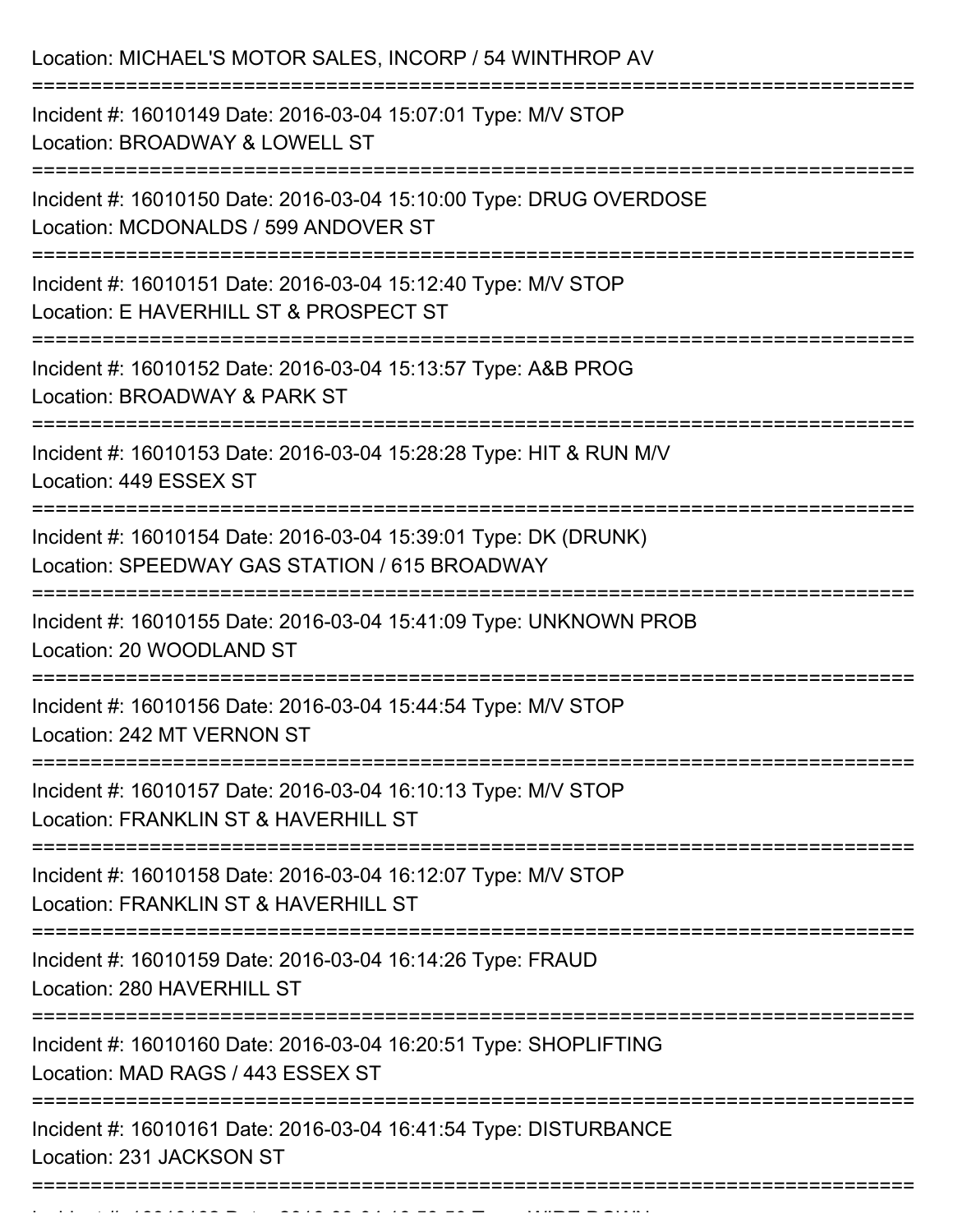Location: 31 DUNSTABLE ST

| Incident #: 16010163 Date: 2016-03-04 17:03:30 Type: ASSSIT OTHER PD<br>Location: CUSTER ST & PROSPECT ST    |
|--------------------------------------------------------------------------------------------------------------|
| Incident #: 16010164 Date: 2016-03-04 17:08:21 Type: AUTO ACC/NO PI<br>Location: WINTHROP AV                 |
| Incident #: 16010165 Date: 2016-03-04 17:09:42 Type: SHOPLIFTING<br>Location: FAMILY DOLLAR / 63 WINTHROP AV |
| Incident #: 16010166 Date: 2016-03-04 17:10:55 Type: DRUG VIO<br>Location: LEGACY PARK / 112 MARSTON ST      |
| Incident #: 16010167 Date: 2016-03-04 17:14:23 Type: 209A/VIOLATION<br>Location: 419 HOWARD ST               |
| Incident #: 16010168 Date: 2016-03-04 17:23:37 Type: MV/BLOCKING<br>Location: E HAVERHILL ST & HIGH ST       |
| Incident #: 16010169 Date: 2016-03-04 17:28:21 Type: KEEP PEACE<br>Location: 111 EXCHANGE ST                 |
| Incident #: 16010171 Date: 2016-03-04 17:33:20 Type: LARCENY/PAST<br>Location: 3 LENOX CIR                   |
| Incident #: 16010170 Date: 2016-03-04 17:36:08 Type: M/V STOP<br>Location: 102 ESSEX ST                      |
| Incident #: 16010172 Date: 2016-03-04 17:38:45 Type: M/V STOP<br>Location: CENTRAL BRIDGE / 0 MERRIMACK ST   |
| Incident #: 16010173 Date: 2016-03-04 17:40:33 Type: M/V STOP<br>Location: CENTRAL BRIDGE / 0 MERRIMACK ST   |
| Incident #: 16010174 Date: 2016-03-04 17:41:31 Type: M/V STOP<br>Location: ESSEX ST & MILL ST                |
| Incident #: 16010175 Date: 2016-03-04 17:43:50 Type: SUICIDE ATTEMPT<br>Location: 92 IRENE ST FL 1           |
|                                                                                                              |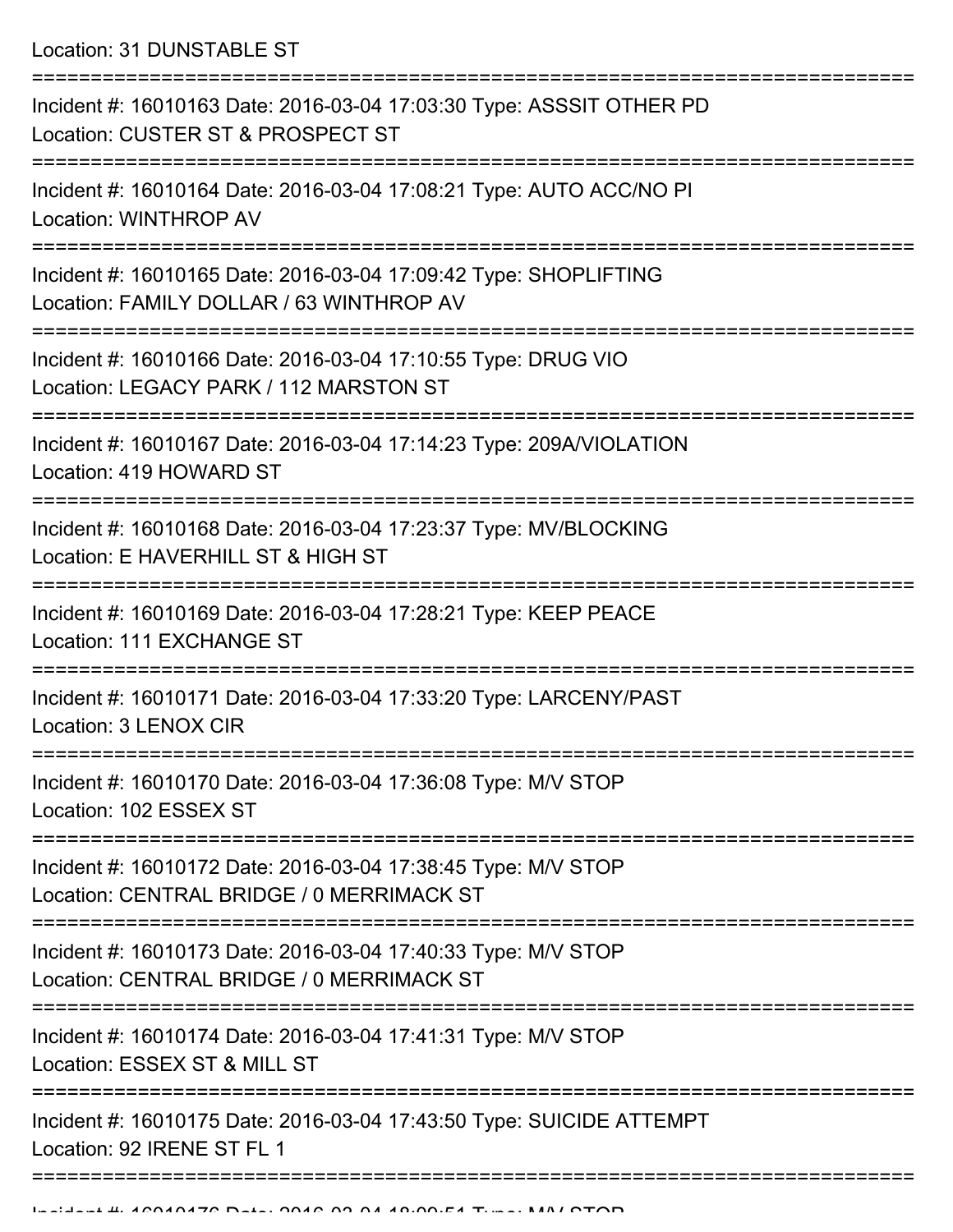| Location: BEACON ST & MT VERNON ST                                                                                                             |
|------------------------------------------------------------------------------------------------------------------------------------------------|
| Incident #: 16010177 Date: 2016-03-04 18:15:03 Type: M/V STOP<br>Location: 101 AMESBURY ST                                                     |
| Incident #: 16010178 Date: 2016-03-04 18:22:07 Type: M/V STOP<br>Location: LOWELL ST & WARREN ST                                               |
| Incident #: 16010179 Date: 2016-03-04 18:33:54 Type: RECOV/STOL/MV<br>Location: 15 BELMONT ST                                                  |
| Incident #: 16010180 Date: 2016-03-04 18:37:35 Type: VIO CITY ORD<br>Location: 57 KENDALL ST                                                   |
| Incident #: 16010181 Date: 2016-03-04 18:38:14 Type: DRUG OVERDOSE<br>Location: 77 S UNION ST FL 3                                             |
| Incident #: 16010182 Date: 2016-03-04 18:38:54 Type: M/V STOP<br>Location: MASON ST & WATER ST                                                 |
| Incident #: 16010183 Date: 2016-03-04 19:04:41 Type: DISTURBANCE<br>Location: BURGER KING / 187 BROADWAY                                       |
| Incident #: 16010184 Date: 2016-03-04 19:05:53 Type: DISTURBANCE<br>Location: 118 BROADWAY                                                     |
| Incident #: 16010185 Date: 2016-03-04 19:13:58 Type: HIT & RUN M/V<br>Location: 40 LAWRENCE ST                                                 |
| Incident #: 16010186 Date: 2016-03-04 19:30:57 Type: M/V STOP<br>Location: 257 ESSEX ST                                                        |
| :==================================<br>Incident #: 16010187 Date: 2016-03-04 19:36:06 Type: AUTO ACC/NO PI<br>Location: ESSEX ST & LAWRENCE ST |
| Incident #: 16010188 Date: 2016-03-04 19:39:23 Type: SUICIDE ATTEMPT<br>Location: ESSEX ST & JACKSON ST                                        |
| Incident #: 16010189 Date: 2016-03-04 19:46:09 Type: LARCENY/PAST<br>Location: 94 SULLIVAN AV                                                  |
|                                                                                                                                                |

Incident #: 16010190 Date: 2016-03-04 19:51:00 Type: DISTURBANCE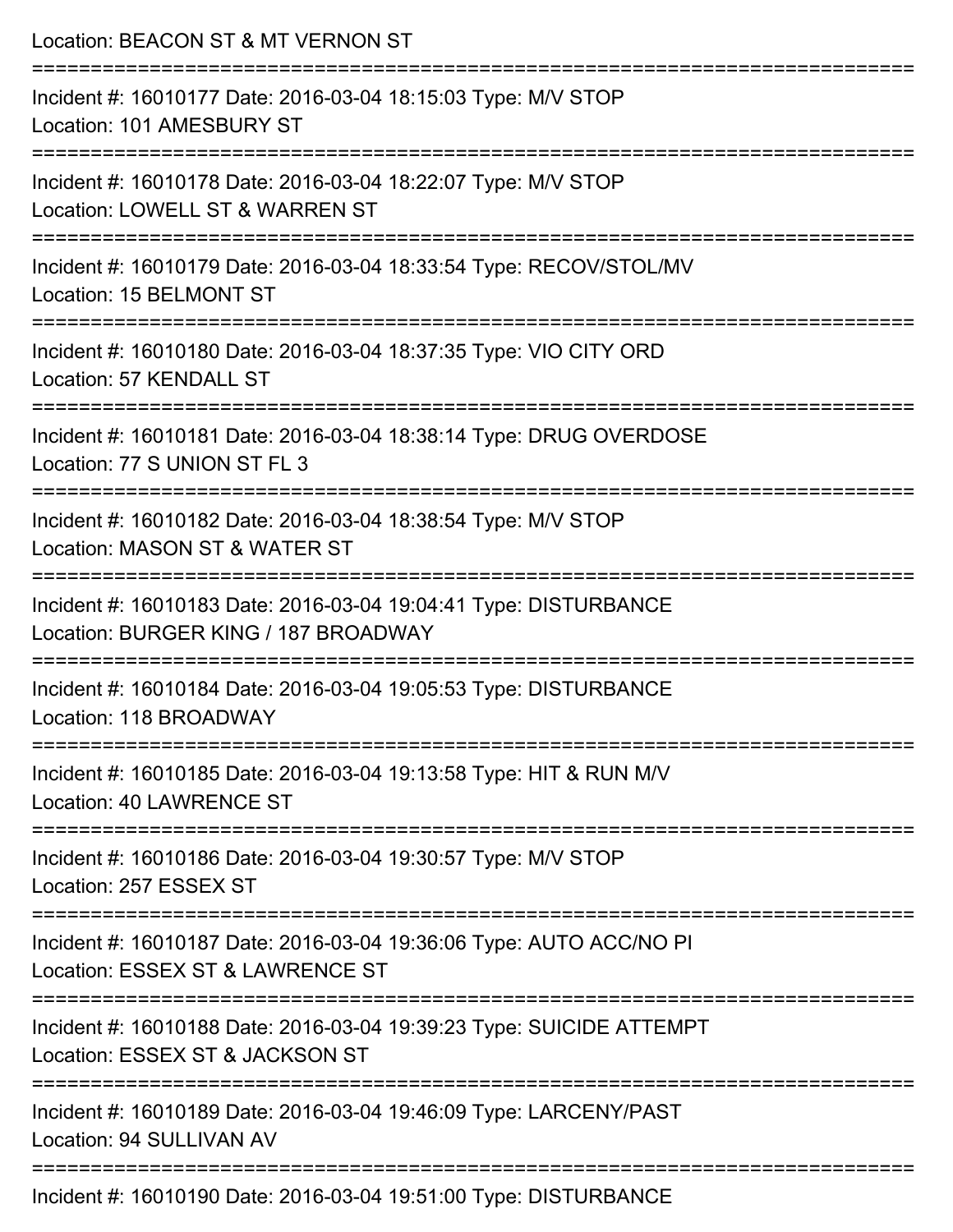| Incident #: 16010191 Date: 2016-03-04 19:55:49 Type: M/V STOP<br>Location: BEVEL ST & HAMPTON ST                        |
|-------------------------------------------------------------------------------------------------------------------------|
| Incident #: 16010192 Date: 2016-03-04 19:56:48 Type: M/V STOP<br>Location: BUTLER ST & WARREN ST                        |
| Incident #: 16010193 Date: 2016-03-04 19:57:54 Type: M/V STOP<br>Location: BEDFORD ST & OXFORD ST                       |
| Incident #: 16010194 Date: 2016-03-04 19:59:06 Type: M/V STOP<br>Location: HANCOCK ST & MARSHALLS WY                    |
| Incident #: 16010195 Date: 2016-03-04 20:00:01 Type: M/V STOP<br>Location: ESSEX ST & FRANKLIN ST                       |
| Incident #: 16010196 Date: 2016-03-04 20:01:21 Type: M/V STOP<br>Location: FRANKLIN ST & HAVERHILL ST<br>-------------- |
| Incident #: 16010197 Date: 2016-03-04 20:04:53 Type: SUICIDE ATTEMPT<br>Location: 4 FERRY ST FL 2                       |
| Incident #: 16010198 Date: 2016-03-04 20:13:50 Type: MISSING PERS<br>Location: 42 MARBLE AV                             |
| Incident #: 16010199 Date: 2016-03-04 20:20:40 Type: M/V STOP<br>Location: HAVERHILL ST & RESERVOIR ST                  |
| Incident #: 16010200 Date: 2016-03-04 20:37:43 Type: DISTURBANCE<br>Location: 231 WATER ST                              |
| Incident #: 16010201 Date: 2016-03-04 21:08:37 Type: NOISE ORD<br>Location: 66 E HAVERHILL ST FL 2                      |
| Incident #: 16010202 Date: 2016-03-04 21:26:36 Type: DRUG OVERDOSE<br>Location: 621 COMMON ST                           |
| Incident #: 16010203 Date: 2016-03-04 21:44:15 Type: STOL/MV/PAS<br>Location: 262 HAMPSHIRE ST                          |
| Incident #: 16010204 Date: 2016-03-04 21:50:09 Type: CK WELL BEING                                                      |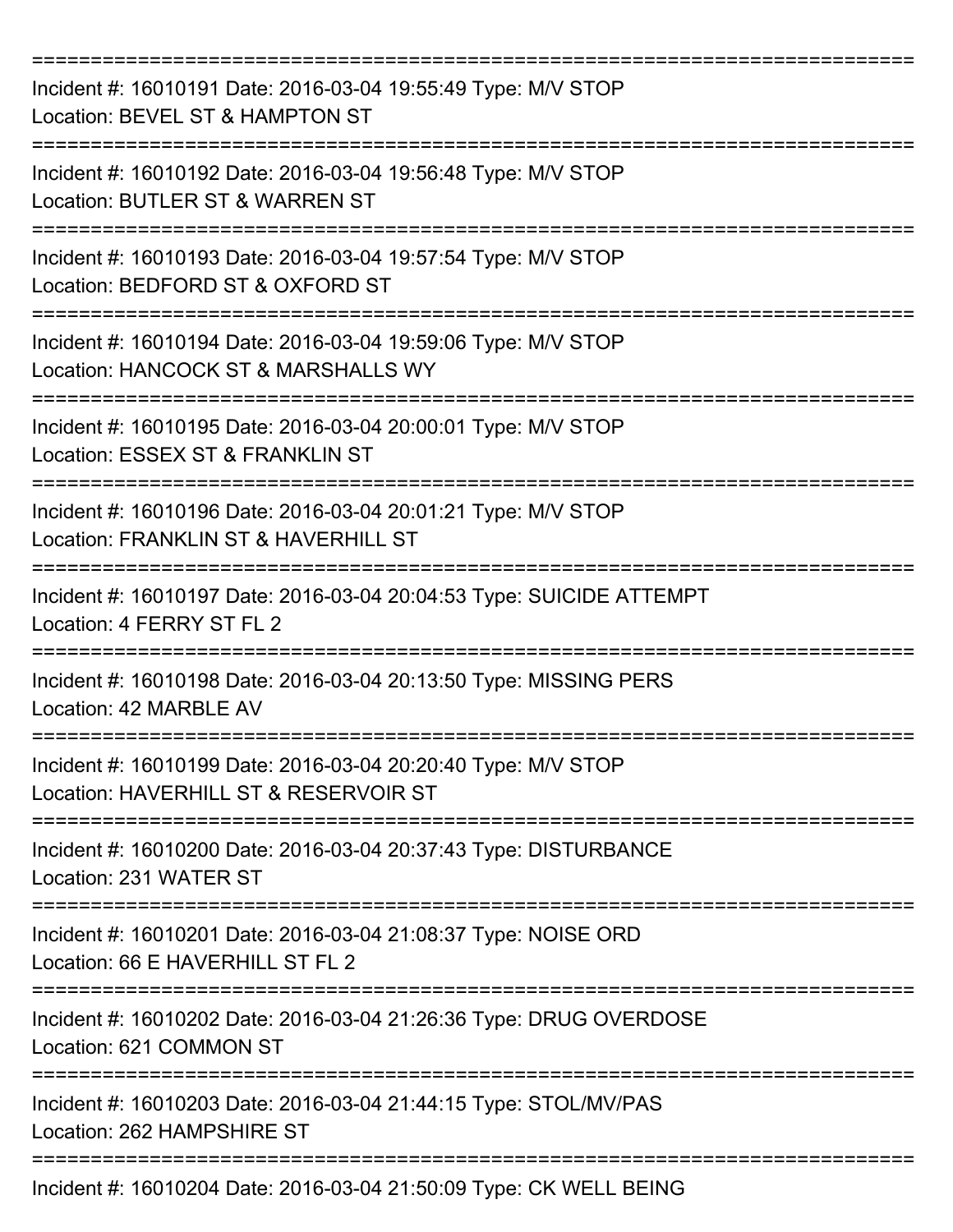| Incident #: 16010205 Date: 2016-03-04 21:59:09 Type: ALARM/BURG<br>Location: LEONARD SCHOOL / 60 ALLEN ST                        |
|----------------------------------------------------------------------------------------------------------------------------------|
| Incident #: 16010206 Date: 2016-03-04 22:09:21 Type: SPECIAL CHECK<br>Location: 65 UNION ST #201 FL 2                            |
| Incident #: 16010207 Date: 2016-03-04 22:19:03 Type: TOW OF M/V<br>Location: 32 LAWRENCE ST                                      |
| Incident #: 16010208 Date: 2016-03-04 22:26:09 Type: M/V STOP<br>Location: BROADWAY & MANCHESTER ST                              |
| Incident #: 16010209 Date: 2016-03-04 22:41:37 Type: A&B D/W PAST<br>Location: HOLLY & DAISY                                     |
| Incident #: 16010210 Date: 2016-03-04 22:46:04 Type: AUTO ACC/NO PI<br>Location: HEWITTS PACKAGE STORE, INCORP / 109 LAWRENCE ST |
| Incident #: 16010211 Date: 2016-03-04 22:46:53 Type: M/V STOP<br><b>Location: 97 NEWBURY ST</b>                                  |
| Incident #: 16010212 Date: 2016-03-04 22:47:57 Type: M/V STOP<br>Location: BROADWAY & MANCHESTER ST                              |
| Incident #: 16010213 Date: 2016-03-04 22:52:11 Type: M/V STOP<br>Location: 201 ESSEX ST                                          |
| ==================<br>Incident #: 16010214 Date: 2016-03-04 23:14:45 Type: E911 HANGUP<br>Location: 157 PARK ST #2               |
| Incident #: 16010215 Date: 2016-03-04 23:27:08 Type: M/V STOP<br>Location: 38 TRENTON ST                                         |
| Incident #: 16010216 Date: 2016-03-04 23:27:37 Type: NOISE ORD<br>Location: 600 BROADWAY #421 FL 4                               |
| Incident #: 16010217 Date: 2016-03-04 23:29:38 Type: M/V STOP<br>Location: 87 TRENTON ST                                         |
| Incident #: 16010218 Date: 2016-03-04 23:33:24 Type: M/V STOP                                                                    |